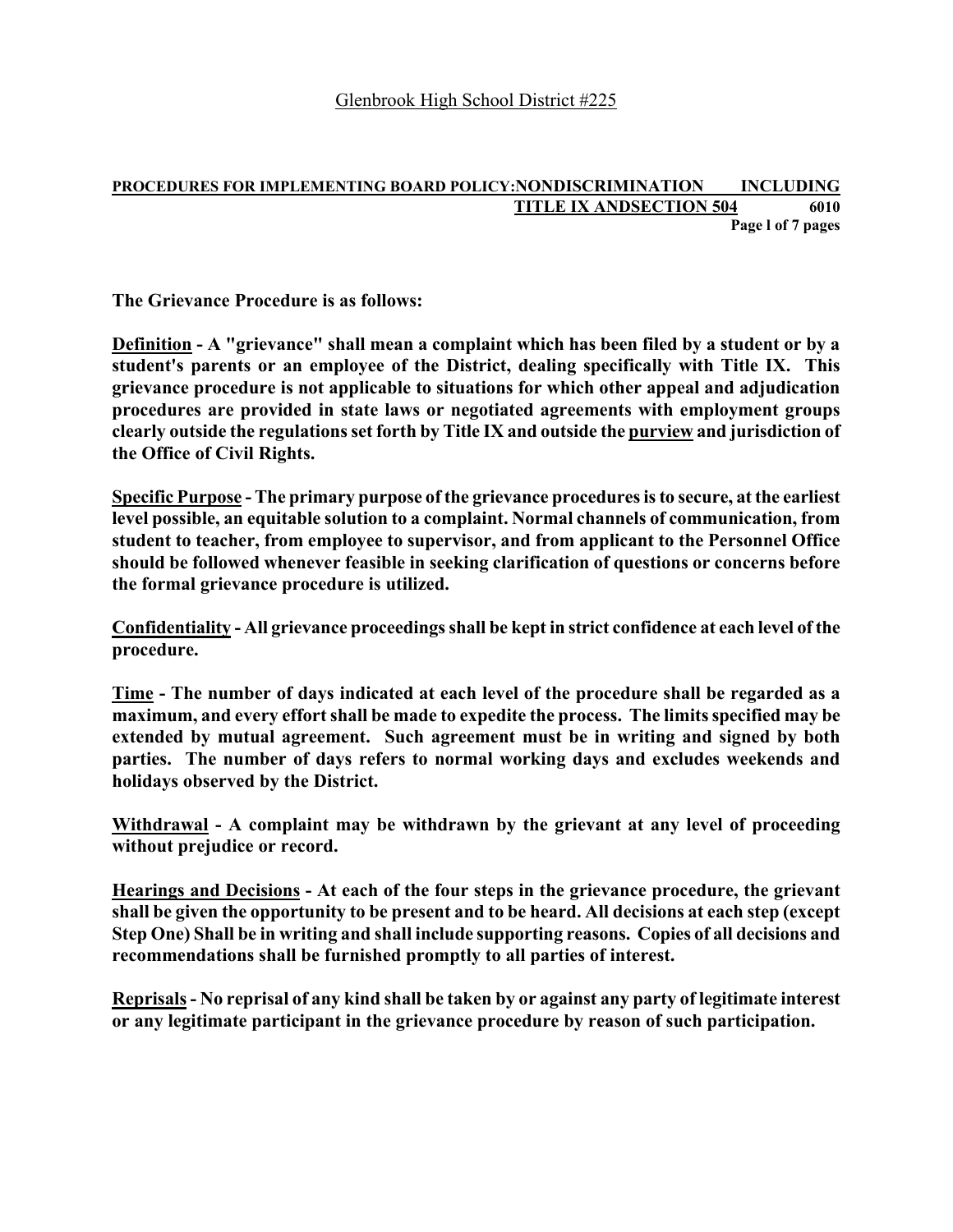#### **PROCEDURES FOR IMPLEMENTING BOARD POLICY:NONDISCRIMINATION INCLUDING TITLE IX ANDSECTION 504 6010 Page 2 of 7 pages**

**Preservation of Records - All proceedings external to the decision of the Superintendent shall be destroyed. Any grievant, however, who wishes the proceedings of his/her complaints to be placed in his/her personnel file may do so by filing a written request to the Hearing Officer.** 

**Step #l - The grievant shall first present the alleged grievance orally and informally to the person whose action prompted the complaint. If the complaint is not promptly resolved, the grievant can proceed to Step #2.** 

**Step #2 - Within fifteen (15) days of the incident, the grievant shall present a formal claim in writing (including all supporting statements and evidence) to the administrator of the area in which the alleged grievance occurred. The administrator will arrange a meeting with the grievant at a mutually convenient time to discuss the alleged grievance. Of course, additional meetings may be held at the request of either the grievant or administrator. The administrator will respond in writing to the written complaint received from the grievant. The written response must be rendered within seven (7) days. A copy of this written response must be forwarded to the Title IX Hearing Officer.** 

**Step #3 - If the grievant is not satisfied with the resolution of the grievance in Step #2, the grievant may appeal the decision to the Title IX Hearing Officer. The appeal may contain copies of all original correspondence initiated by the grievant along with the written response of the administrator in Step #2. The Hearing Officer may arrange for a meeting with either or both the grievant and the administrator. The Hearing Officer will evaluate the evidence supporting the complaint and the decision of the administrator and render his decision within ten (10) days after receiving the appeal.** 

**Step #4 - If the grievant is not satisfied with the resolution of the grievance in Step #3, the grievant may file his/her written complaint with the Superintendent of Schools, through the Hearing Officer. The complaint must be filed within seven (7) days. The Hearing Officer will notify the Superintendent of the intent of the grievant and furnish same with copies of all written documents rendered through Step #3.** 

**The Superintendent will meet with the grievant at the earliest mutually agreeable time. A final determination of the complaint will be made within ten (10) days and submitted in writing to the grievant.** 

**Adopted: September 20, 1976 Revised: August 21, 2000**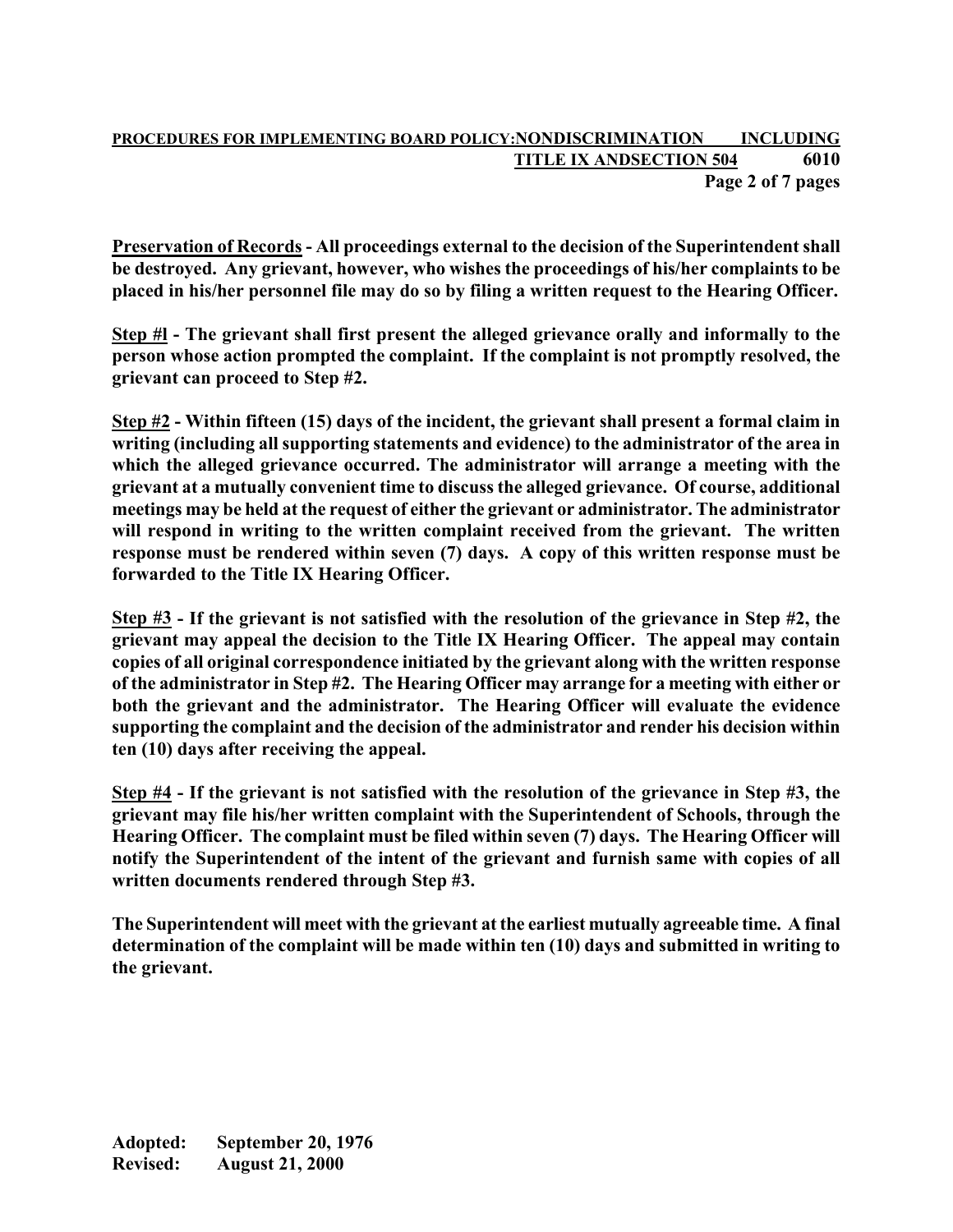# **PROCEDURES FOR IMPLEMENTING BOARD POLICY:NONDISCRIMINATION INCLUDING TITLE IX ANDSEC**

**Page 3 of 7 pages** 

### **TITLE IX GRIEVANCE FILING FORM\***

|                                         | Your name                                                                                                                                                                                                                                                                                                                                            |
|-----------------------------------------|------------------------------------------------------------------------------------------------------------------------------------------------------------------------------------------------------------------------------------------------------------------------------------------------------------------------------------------------------|
|                                         |                                                                                                                                                                                                                                                                                                                                                      |
|                                         |                                                                                                                                                                                                                                                                                                                                                      |
|                                         |                                                                                                                                                                                                                                                                                                                                                      |
|                                         |                                                                                                                                                                                                                                                                                                                                                      |
|                                         | Nature of your grievance (Please describe policy or action you believe may be in violation<br>of Title IX, indicate specific section(s) of Title IX you believe is<br>being violated, and identify any person(s) you believe may be<br>responsible for the violation.)                                                                               |
|                                         |                                                                                                                                                                                                                                                                                                                                                      |
|                                         |                                                                                                                                                                                                                                                                                                                                                      |
|                                         | If others are affected by the possible violation, please give their names and/or positions.<br>,我们也不会有什么。""我们的人,我们也不会有什么?""我们的人,我们也不会有什么?""我们的人,我们也不会有什么?""我们的人,我们也不会有什么?""我们的人                                                                                                                                                                      |
|                                         | ,我们也不会有什么。""我们的人,我们也不会有什么?""我们的人,我们也不会有什么?""我们的人,我们也不会有什么?""我们的人,我们也不会有什么?""我们的人<br>,我们也不会有什么。""我们的人,我们也不会有什么?""我们的人,我们也不会有什么?""我们的人,我们也不会有什么?""我们的人,我们也不会有什么?""我们的人<br>Please describe any corrective action you would like to see taken with regard to the<br>possible Title IX violation or provide other information relevant to this grievance. |
|                                         |                                                                                                                                                                                                                                                                                                                                                      |
|                                         | <b>Signature of grievant</b>                                                                                                                                                                                                                                                                                                                         |
| Signature of person receiving grievance |                                                                                                                                                                                                                                                                                                                                                      |

**Date of grievance filing** 

**\*To be submitted to Title IX Coordinator**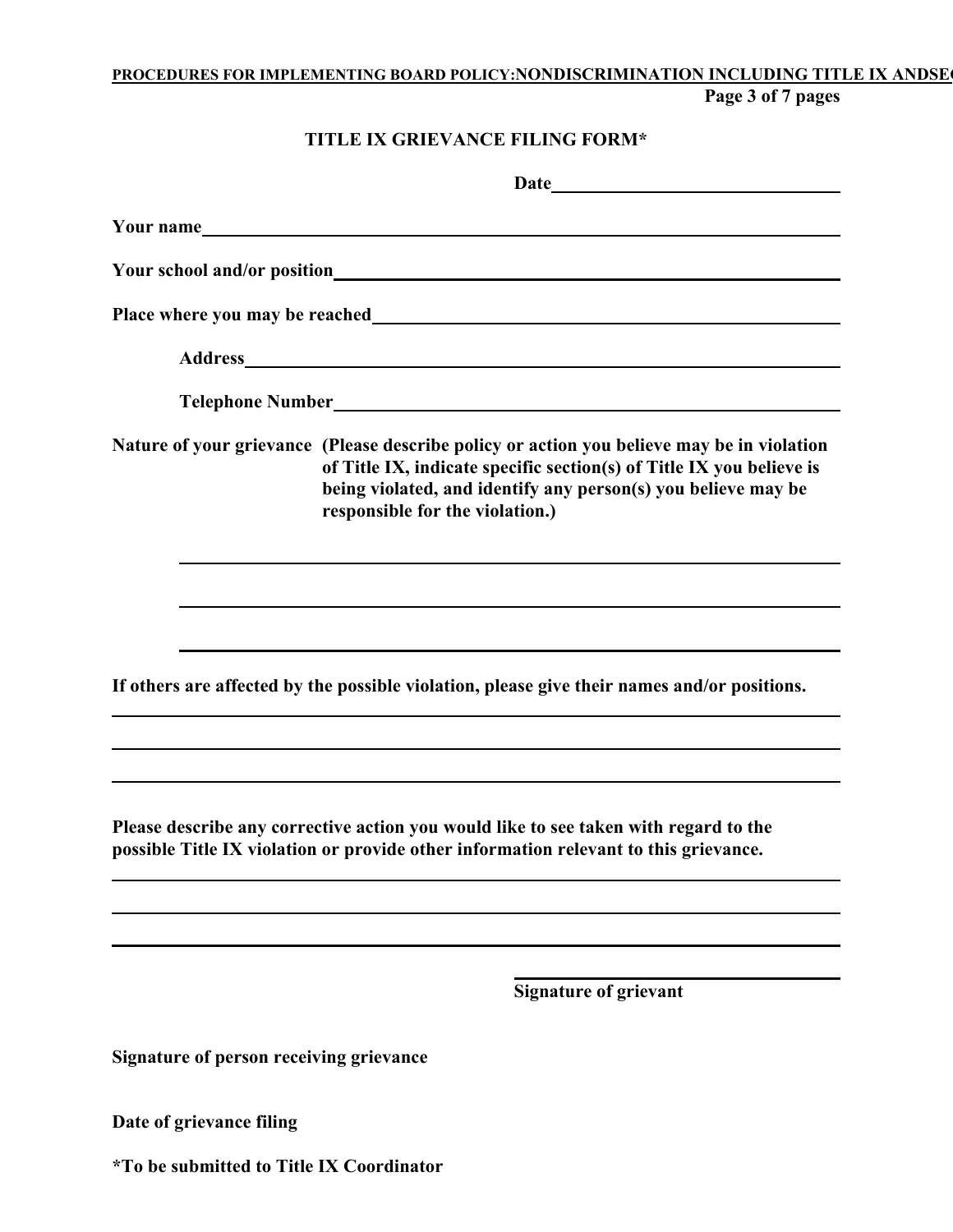#### **PROCEDURES FOR IMPLEMENTING BOARD POLICY:NONDISCRIMINATION INCLUDING TITLE IX ANDSEC Page 4 of 7 pages**

**INFORMAL HEARING** 

| <b>STEPI</b>                       |                                                                                                                                                                                                                                |  |  |
|------------------------------------|--------------------------------------------------------------------------------------------------------------------------------------------------------------------------------------------------------------------------------|--|--|
|                                    | Date of hearing Time of hearing Place of hearing                                                                                                                                                                               |  |  |
|                                    |                                                                                                                                                                                                                                |  |  |
|                                    | Respondent(s) exploration of the contract of the contract of the contract of the contract of the contract of the contract of the contract of the contract of the contract of the contract of the contract of the contract of t |  |  |
| <b>Facts of grievance</b>          |                                                                                                                                                                                                                                |  |  |
|                                    |                                                                                                                                                                                                                                |  |  |
|                                    |                                                                                                                                                                                                                                |  |  |
| <b>Corrective actions</b>          |                                                                                                                                                                                                                                |  |  |
|                                    |                                                                                                                                                                                                                                |  |  |
| <b>Title IX decision reached</b>   |                                                                                                                                                                                                                                |  |  |
|                                    |                                                                                                                                                                                                                                |  |  |
| Notification of parties in Step II |                                                                                                                                                                                                                                |  |  |
|                                    |                                                                                                                                                                                                                                |  |  |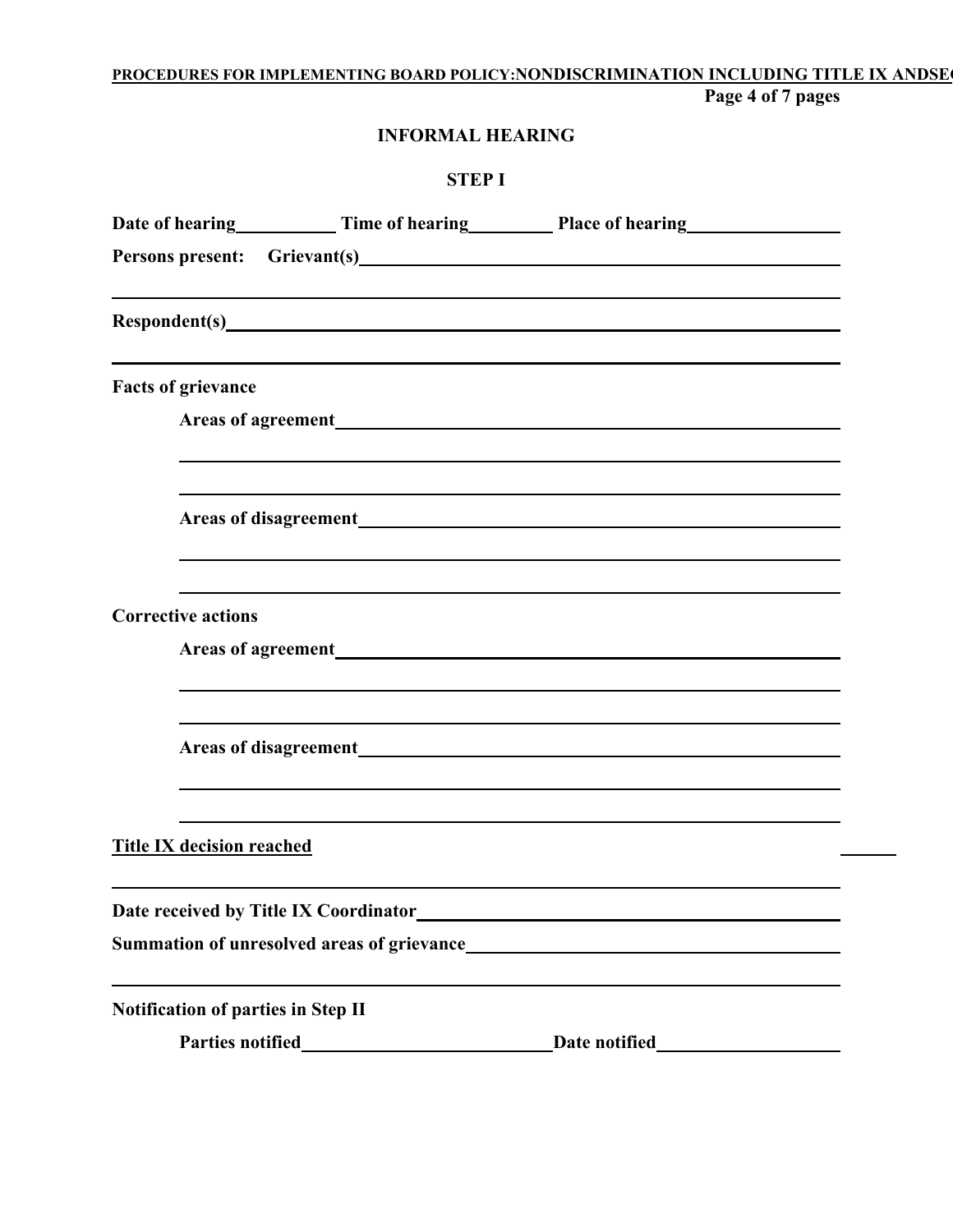### **PROCEDURES FOR IMPLEMENTING BOARD POLICY:NONDISCRIMINATION INCLUDING TITLE IX ANDSEC Page 5 of 7 pages**

# **BUILDING HEARING - ADMINISTRATIVE STEP II**

|                                            |                                           | Persons present: Grievant(s)                                      |  |
|--------------------------------------------|-------------------------------------------|-------------------------------------------------------------------|--|
|                                            |                                           |                                                                   |  |
| <b>Facts of grievance</b>                  |                                           |                                                                   |  |
|                                            |                                           |                                                                   |  |
|                                            |                                           |                                                                   |  |
|                                            |                                           |                                                                   |  |
| <b>Corrective actions</b>                  |                                           |                                                                   |  |
|                                            |                                           |                                                                   |  |
|                                            |                                           |                                                                   |  |
|                                            |                                           |                                                                   |  |
| Date received by Title IX Coordinator_     |                                           | <u> 1980 - Johann John Stone, mars eta biztanleria (h. 1980).</u> |  |
|                                            |                                           | Summation of unresolved areas of grievance                        |  |
| <b>Notification of parties in Step III</b> |                                           |                                                                   |  |
| Persons notified                           | <u> 1989 - Andrea Aonaichte ann an t-</u> | Date notified                                                     |  |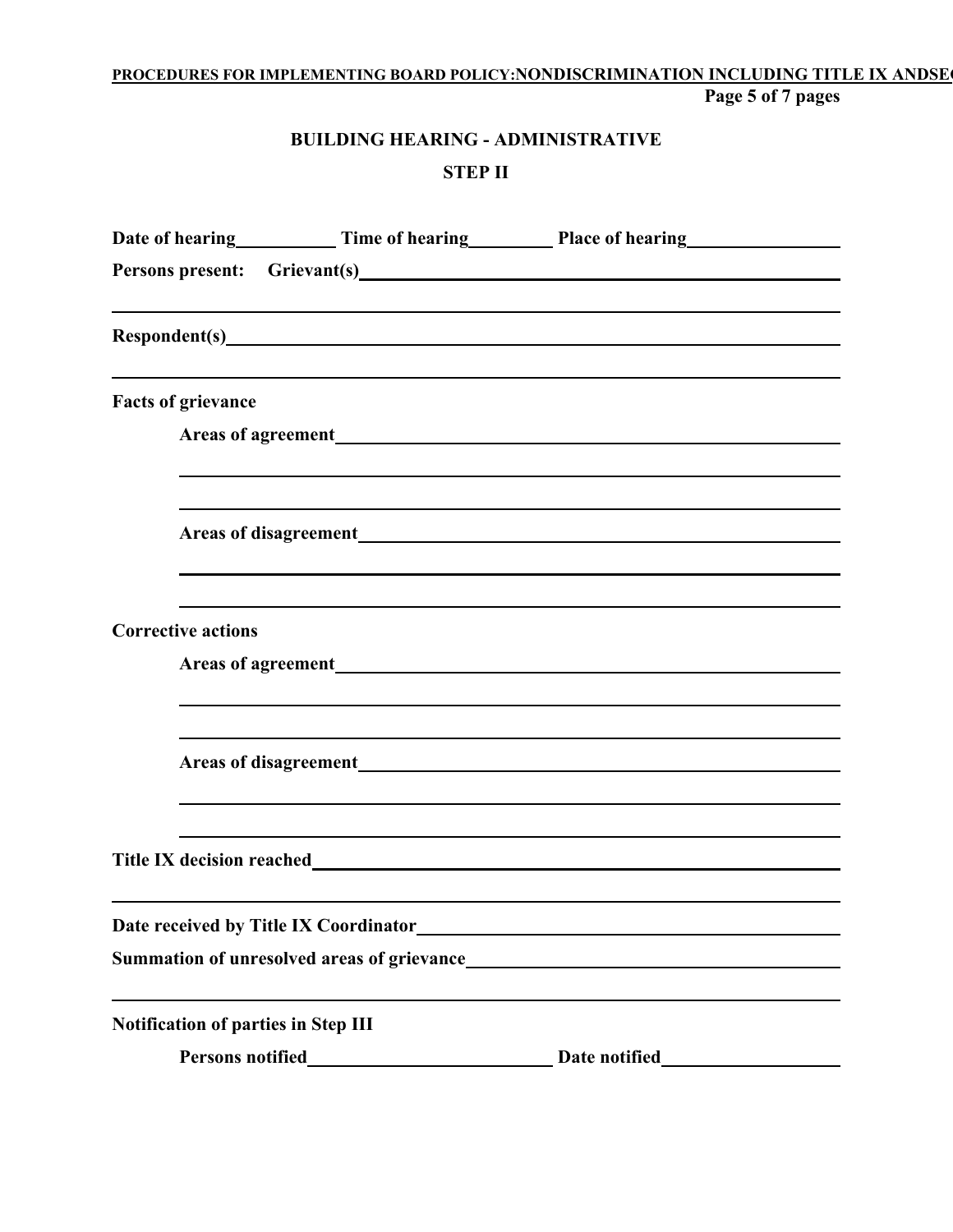### **PROCEDURES FOR IMPLEMENTING BOARD POLICY:NONDISCRIMINATION INCLUDING TITLE IX ANDSEC Page 6 of 7 pages**

# **TITLE IX HEARING OFFICER STEP III**

|                                           | Persons present: Grievant(s) CONFINSION CONSUMING THE CONSUMING THE CONSUMING THE CONSUMING THE CONSUMING THE CONSUMING THE CONSUMING THE CONSUMING THE CONSUMING THE CONSUMING THE CONSUMING THE CONSUMING THE CONSUMING THE |  |
|-------------------------------------------|-------------------------------------------------------------------------------------------------------------------------------------------------------------------------------------------------------------------------------|--|
|                                           |                                                                                                                                                                                                                               |  |
| <b>Facts of grievance</b>                 |                                                                                                                                                                                                                               |  |
|                                           |                                                                                                                                                                                                                               |  |
|                                           |                                                                                                                                                                                                                               |  |
| <b>Corrective actions</b>                 |                                                                                                                                                                                                                               |  |
|                                           |                                                                                                                                                                                                                               |  |
|                                           |                                                                                                                                                                                                                               |  |
|                                           |                                                                                                                                                                                                                               |  |
| Date received by Title IX Coordinator     |                                                                                                                                                                                                                               |  |
|                                           | <b>Summation of unresolved areas of grievance</b>                                                                                                                                                                             |  |
| <b>Notification of parties in Step IV</b> |                                                                                                                                                                                                                               |  |
|                                           | Date notified                                                                                                                                                                                                                 |  |